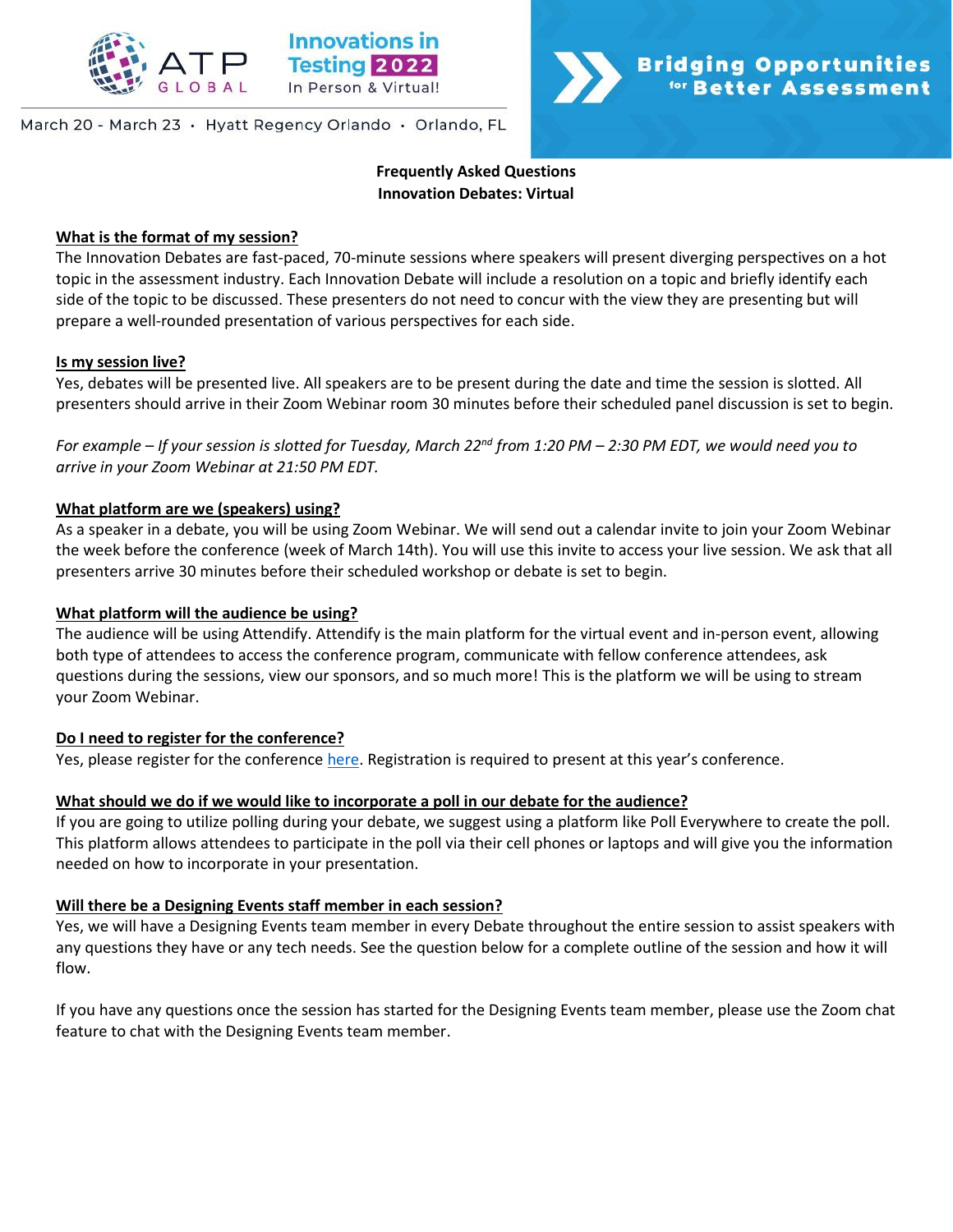# **What will be the flow of our session?**

All Debate sessions are 70 minutes long. The flow will be:

- 30 minutes before the session All presenters arrive to meet the Designing Events team member in the Zoom webinar.
	- $\circ$  During this time presenters may ask any questions they have to the Designing Events team member
	- o Designing Events team member will check audio and lighting to make sure all presenters can be seen and heard for the session.
	- o Designing Events team member will go over any last-minute reminders.
- 7 minutes before Designing Events team member will ask all presenters to turn off their video and mute themselves.
- 5 minutes before Designing Events team member will share their screen with a holding slide that includes a 5 minute countdown until the session begins.
- Start time of session Designing Events team member will use the chat feature to ask you to unmute yourselves, turn on your videos and begin All presenters should begin session.
- 10 minutes before end of session Designing Events team member will send a chat message in the Zoom Webinar to all speakers letting them know that there is ten minutes left of the session.
- 2 minutes before end of session Designing Events team member will send a message through the Zoom chat feature to all speakers letting them know there are two minutes left and to wrap up the session.
- End of session Speakers say goodbye to the audience and each other, thank each other and the audience, leave Zoom.

# **How will the Q&A work?**

Attendify will have a chat feature that allows the audience to chat with each other and ask questions for the speakers. *This is where you will pull your questions to answer during your debate.* 

There are two ways that we recommend you manage these questions:

- 1. The moderator from your debate would have a second screen up with the link to the Attendify platform showing your session as all attendees see it. The moderator will be able to see the live chat and will be able to manage which questions the presenter(s) should answer. If you decide to do this, you must turn the audio off for that second video feed from Attendify. The moderator pulling the questions would be responsible for asking these questions live during the debate.
	- a. *Note: There is a slight delay between your Zoom Webinar and the Attendify broadcast.*
- 2. The second option requires that you have another person helping you who is not presenting. This person would add the questions to a Google Doc (or similar live online document) that presenters would have access to. As they add the questions, you will see them live in the Google Doc and decide what questions to ask during the live debate.

# **How should we moderate the Q&A?**

We suggest making the moderator of the debate the moderator of the Q&A to announce the questions out loud and announce who will answer it or answer it themselves if the question is for them. This will help facilitate the Q&A.

# **Should I be on the Attendify platform while in my Zoom room?**

Unless you are designated as the presenter who is reviewing the questions that attendees are asking via the Attendify platform, then no, we recommend that you do not have the platform live. If you must have Attendify up while speaking, please make sure the volume is turned off. If not, this can cause feedback during your live debate and cause confusion.

The only reason a speaker would need to have both the Zoom Webinar and Attendify open is if a presenter is pulling the questions for the chat as explained in the above question, "How will the Q&A work?".